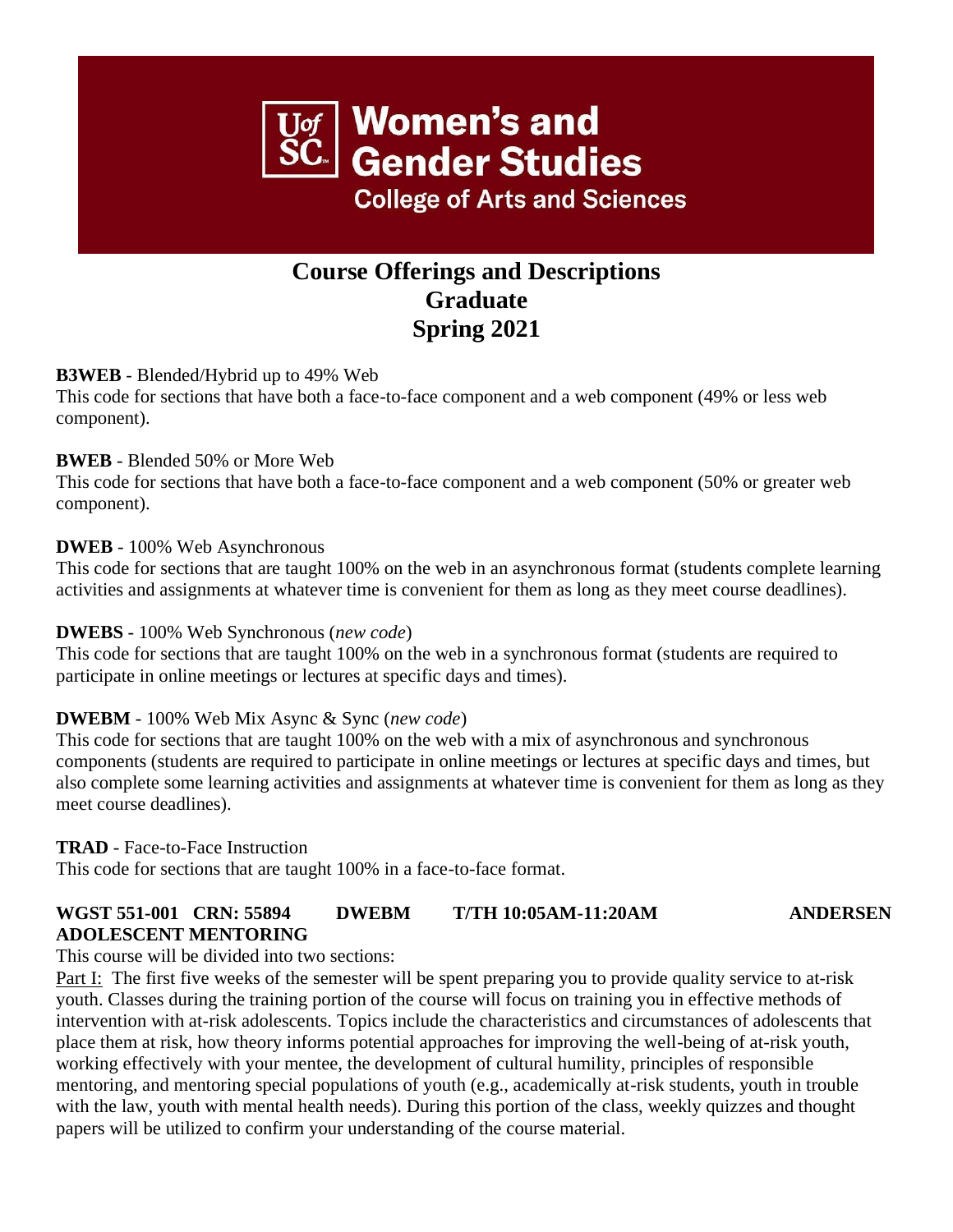Part II: Toward the end of the training portion of the class, you will be matched with student(s) from New Bridge Academy, and Thursday classes will begin meeting at New Bridge Academy. Once the training has been completed, class begins to be solely based on mentoring and case responsibilities.

#### **WGST 701-001 CRN: 43802 DWEBS W 5:30PM-8:00PM BARKER FEMINIST THEORIES & EPISTEMOLOGIES**

Examination of feminist theories and epistemologies from diverse disciplines and intellectual movements, providing an overview of historical developments in feminist discourse. Emphasis on debates surrounding such concepts as gender, identity, difference, power, and embodiment.

#### **WGST 796-001 CRN: 50895 DWEBM TH 6:00PM-8:45PM MADDEN QUEER TIMES, IRISH TIMES**

In this course, we will be thinking about time and temporality at the intersection of three theoretical discussions: J. Jack Halberstam and other theorists on queer time, David Lloyd on Irish time, and Caroline Levine on rhythms as cultural forms. We will focus primarily, but not exclusively, on Irish texts of the 20th and 21st centuries. Following Halberstam's claim that queerness can open up new life narratives that are characterized by "strange temporalities" and "eccentric life schedules," we will ask, as we examine these texts, how they fit, resist, exceed, ignore, or queer cultural norms. In addition, we will attend to the layered times of Irish culture (Lloyd) and the rhythms of cultural, institutional, and social norms (Levine). Among the texts we will consider will be novels by Emma Donoghue, Keith Ridgway, as well as poetry, film, and popular culture. Grades will be based on weekly response papers, an analysis paper, and a final project. While this class falls at the intersection of queer studies and Irish studies, grounding in either field is not required. Meets with ENGL 803

#### **WGST 796-002 CRN: 55896 DWEB WONG INTERVIEW METHODS**

In this course students will design and conduct a research project using qualitative interview methods. First, students will learn how to pose appropriate research questions that can be answered with in-depth interview data. Then, students will select an appropriate interview sample and design an interview guide. Next, students will practice virtual and in-person face-t-face interviewing techniques. Finally, students will learn qualitative coding skills, produce an analysis, and write up findings in a format appropriate for a scholarly journal. The class will conclude with a research symposium in which students present their findings. Throughout the course students will also read exemplary research highlighting class topics, ethics, and reflexivity. Grades are based on intermediate assignments building up to the final written research project. Meets with SOCY 729